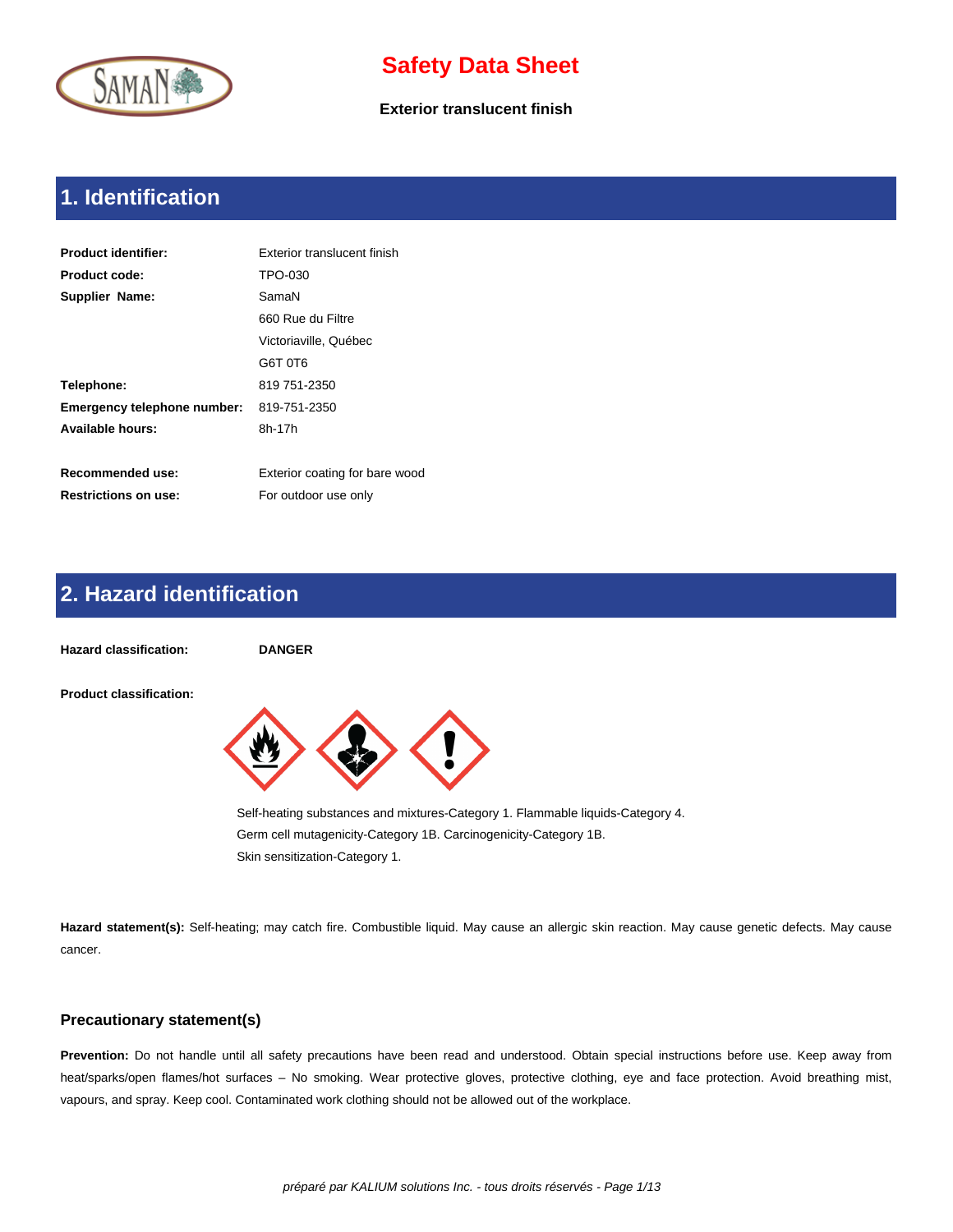

### **Exterior translucent finish**

**Response:** IF ON SKIN: Wash with plenty of water and soap. If skin irritation or a rash occurs: Get medical advice/attention. If exposed or concerned: Get medical advice/attention. Take off contaminated clothing and wash it before reuse. In case of fire: use an appropriate extinguisher.

**Disposal:** Store in a well ventilated place. Maintain air gap between stacks/pallets. Store bulk masses greater than 450 kg/1000 lbs at temperatures not exceeding 25°C/77°F. Store away from other materials. Store locked up.

**Storage:** Dispose of contents/container in accordance with local, regional, national and/or international regulations in force.

**Other hazards:** No other effects shown.

See toxicological information, section 11

## **3. Composition/Information on ingredients**

| l No           | CAS no        | Common name and synonyms                          | Concentration (W/W) |
|----------------|---------------|---------------------------------------------------|---------------------|
|                | 64742-47-8    | Naphtha hydrotreated (light fraction)             | 14.93%              |
| 2              | 13463-67-7    | Titanium dioxide                                  | 2.88%               |
| 3              | 64742-88-7    | Naphtha (medium aliphatic fraction C9-C12)        | 1.20%               |
| $\overline{4}$ | $96 - 29 - 7$ | Methyl ethyl ketoxime                             | 0.67%               |
| 15             | 8052-41-3     | Stoddard solvent                                  | 0.31%               |
| 16             | 41556-26-7    | BIS(1,2,2,6,6-pentamethyl-4-piperidinyl) sebacate | 0.30%               |
| 7              | 1333-86-4     | Carbon black, (C.I. pigment black 7)              | 0.30%               |
| 18             | 64741-65-7    | Naphtha (heavy alkylate fraction)                 | 0.15%               |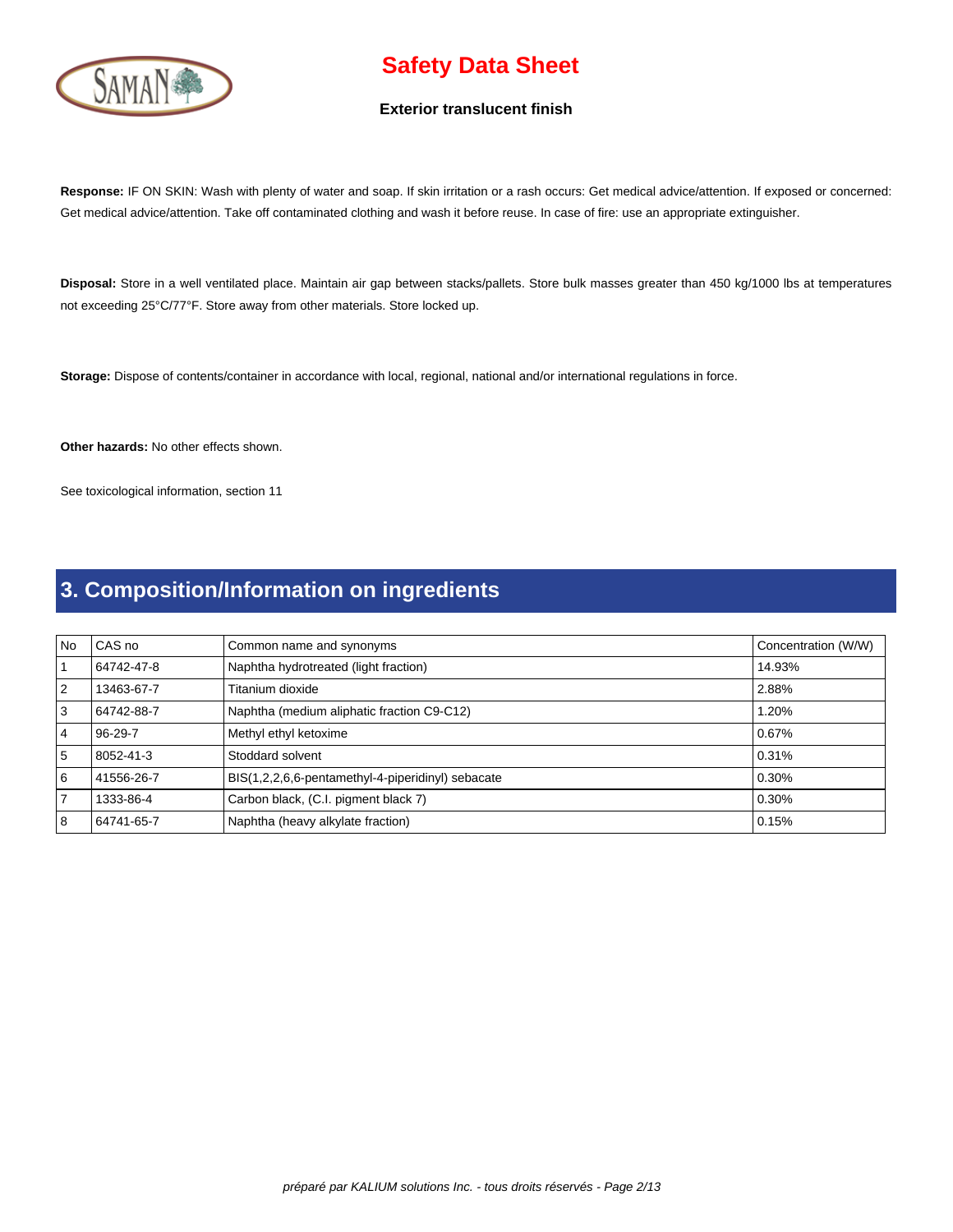

**Exterior translucent finish**

## **4. First-aid measures**

 **If swallowed, irritation, any type of overexposure or symptoms of overexposure occur during use of the product or persists after use, immediately contact a POISON CENTER, an EMERGENCY ROOM or a PHYSICIAN; ensure that the product safety data sheet is available.**

**Eye contact:** Check for and remove any contact lenses. Immediately flush eyes with plenty of water for at least 15 minutes, occasionally lifting the upper and lower eyelids. Get medical attention immediately.

Skin contact: In case of contact, immediately flush skin with plenty of water for at least 15 minutes while removing contaminated clothing and shoes. Wash clothing before reuse. Clean shoes thoroughly before reuse. Get medical attention immediately.

**Inhalation:** Move exposed person to fresh air. If not breathing, if breathing is irregular or if respiratory arrest occurs, provide artificial respiration or oxygen by trained personnel. Loosen tight clothing such as a collar, tie, belt or waistband. Get medical attention immediately.

**Ingestion:** Wash out mouth with water. Do not induce vomiting unless directed to do so by medical personnel. Never give anything by mouth to an unconscious person. Get medical attention immediately.

**Symptoms:** Skin hypersensitivity. Diarrhea. Cough, breathing pain, eye redness and skin edema.

**Effects (acute or delayed):** May cause skin sensitization. Laxative effect, if ingested in large quantities. May cause irritation of eyes, skin and respiratory tract.

**Immediate medical attention and special treatment:** No specific treatment. Treat symptomatically. Contact poison treatment specialist immediately if large quantities have been ingested or inhaled.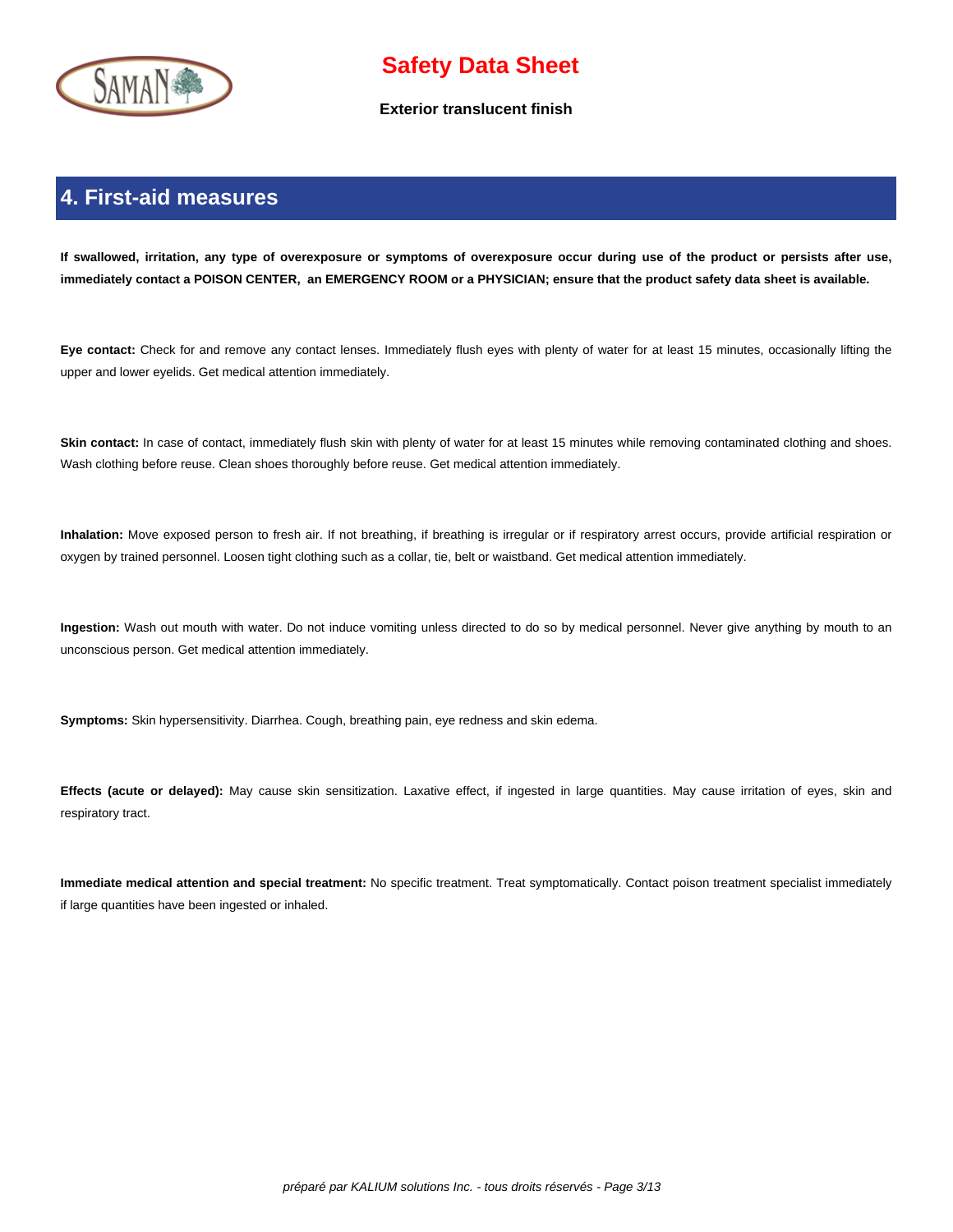

#### **Exterior translucent finish**

## **5. Fire-fighting measures**

**Suitable extinguishing media:** Use dry chemical, CO<sub>2</sub>, water spray (fog) or foam.

**Unsuitable extinguishing media:** Jets of water can facilitate the spread of fire.

**Specific hazards arising from the hazardous product:** Combustible. If heated, vapors may form explosive mixtures with air. The vapors are heavier than air and may travel to an ignition source.

**Hazardous combustion products:** Carbon monoxide and dioxide.

**Special protective equipment and precautions for fire-fighters:** Fire-fighters should wear appropriate protective equipment and self-contained breathing apparatus (SCBA) with a full face-piece operated in positive pressure mode.

### **6. Accidental release measures**

Personal precautions: No action shall be taken involving any personal risk or without suitable training. Evacuate surrounding areas. Keep unnecessary and unprotected personnel from entering. Do not touch or walk through spilled material. Shut off all ignition sources. No flares, smoking or flames in hazard area. Avoid breathing vapor or mist. Provide adequate ventilation. Wear appropriate respirator when ventilation is inadequate. Put on appropriate personal protective equipment (see Section 8).

**Protective equipment and emergency procedures:** Avoid dispersal of spilled material and runoff and contact with soil, waterways, drains and sewers. Inform the relevant authorities if the product has caused environmental pollution (sewers, waterways, soil or air).

**Methods and materials for containment and cleaning up:** Stop leak if without risk. Move containers from spill area. Dilute with water and mop up if water-soluble. Alternatively, or if water-insoluble, absorb with an inert dry material and place in an appropriate waste disposal container. Use spark-proof tools and explosionproof equipment. Dispose of via a licensed waste disposal contractor.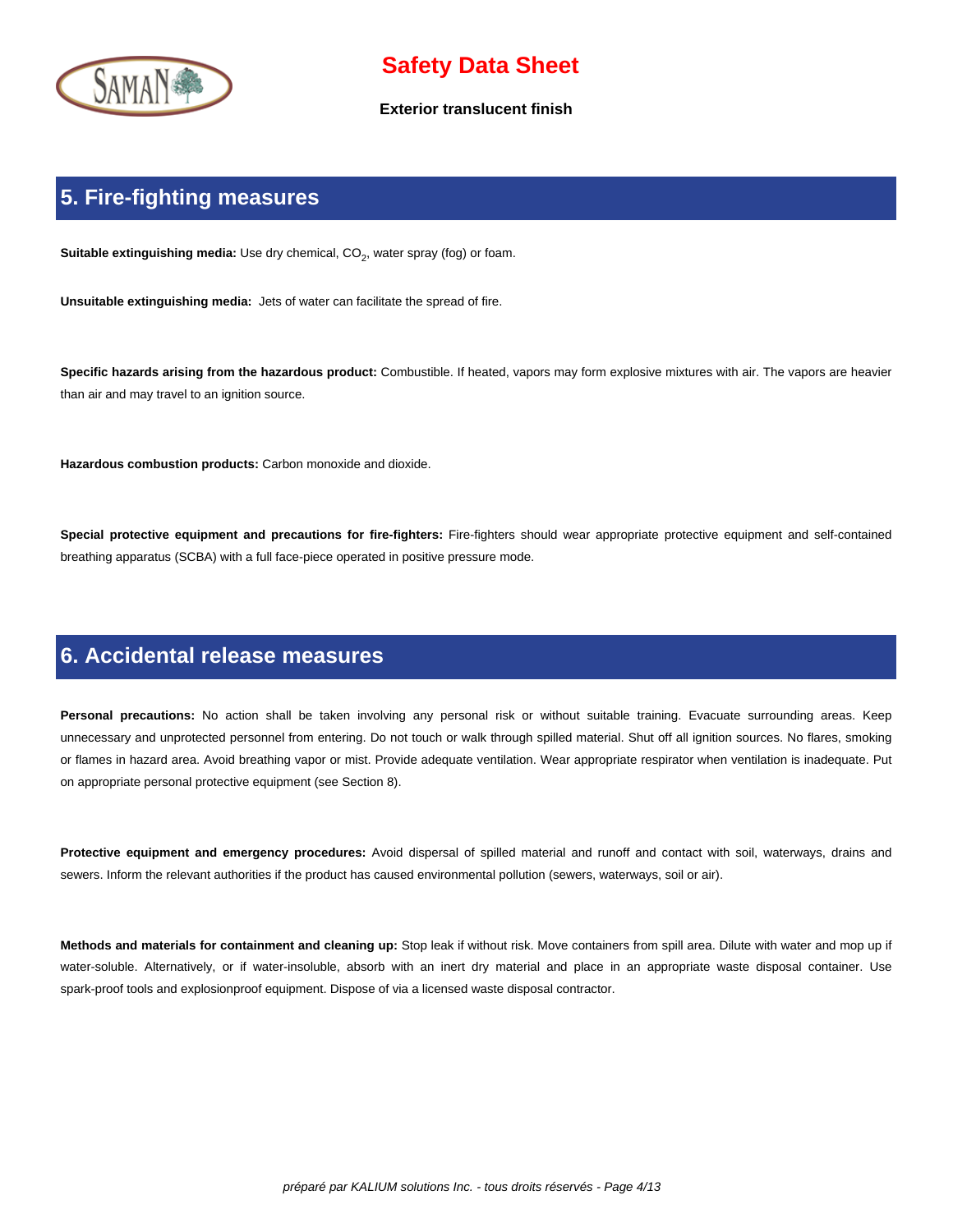

**Exterior translucent finish**

### **7. Handling and storage**

**Precautions for safe handling:** Put on appropriate personal protective equipment (see Section 8). Eating, drinking and smoking should be prohibited in areas where this material is handled, stored and processed. Workers should wash hands and face before eating, drinking and smoking. Remove contaminated clothing and protective equipment before entering eating areas. Avoid exposure - obtain special instructions before use. Avoid contact with eyes, skin and clothing. Do not ingest. Avoid breathing vapor or mist. Use only with adequate ventilation. Wear appropriate respirator when ventilation is inadequate. Do not enter storage areas and confined spaces unless adequately ventilated. Keep in the original container or an approved alternative made from a compatible material, kept tightly closed when not in use. Store and use away from heat, sparks, open flame or any other ignition source. Use explosion-proof electrical (ventilating, lighting and material handling) equipment. Use non-sparking tools. Take precautionary measures against electrostatic discharges. To avoid fire or explosion, dissipate static electricity during transfer by grounding and bonding containers and equipment before transferring material. Empty containers retain product residue and can be hazardous. Do not reuse container.

**Conditions for safe storage:** Store in accordance with local regulations. Store in a segregated and approved area. Store in original container protected from direct sunlight in a dry, cool and well-ventilated area, away from incompatible materials (see section 10) and food and drink. Eliminate all ignition sources. Separate from oxidizing materials. Keep container tightly closed and sealed until ready for use. Containers that have been opened must be carefully resealed and kept upright to prevent leakage. Do not store in unlabeled containers. Use appropriate containment to avoid environmental contamination.

**Incompatibility:** Chlorinated products. Strong oxidizing agents.

### **8. Exposure controls/Personal protection**

| <b>No</b>      | CAS no        | CAS name                                          | IDHL mg/m3    | TWA mg/m3     | STEL mg/m3    | CEIL mg/m3    |
|----------------|---------------|---------------------------------------------------|---------------|---------------|---------------|---------------|
|                | 64742-47-8    | Naphtha hydrotreated (light fraction)             | Not available | Not available | Not available | Not available |
| <u>2</u>       | 13463-67-7    | Titanium dioxide                                  | 5000          | Not available | Not available | Not available |
| 3              | 64742-88-7    | Naphtha (medium aliphatic fraction C9-C12)        | Not available | Not available | Not available | Not available |
| $\overline{4}$ | $96 - 29 - 7$ | Methyl ethyl ketoxime                             | Not available | Not available | Not available | Not available |
| 5              | 8052-41-3     | Stoddard solvent                                  | 20000         | 525           | Not available | Not available |
| 6              | 41556-26-7    | BIS(1,2,2,6,6-pentamethyl-4-piperidinyl) sebacate | Not available | Not available | Not available | Not available |
| $\overline{7}$ | 1333-86-4     | Carbon black, (C.I. pigment black 7)              | 1750          | 3.5           | Not available | Not available |
| 8              | 64741-65-7    | Naphtha (heavy alkylate fraction)                 | Not available | Not available | Not available | Not available |

IDHL: Immediately Dangerous to Life or Health Concentrations

TWA : Time Weighted Average

STEL: Short -Term Exposure Limit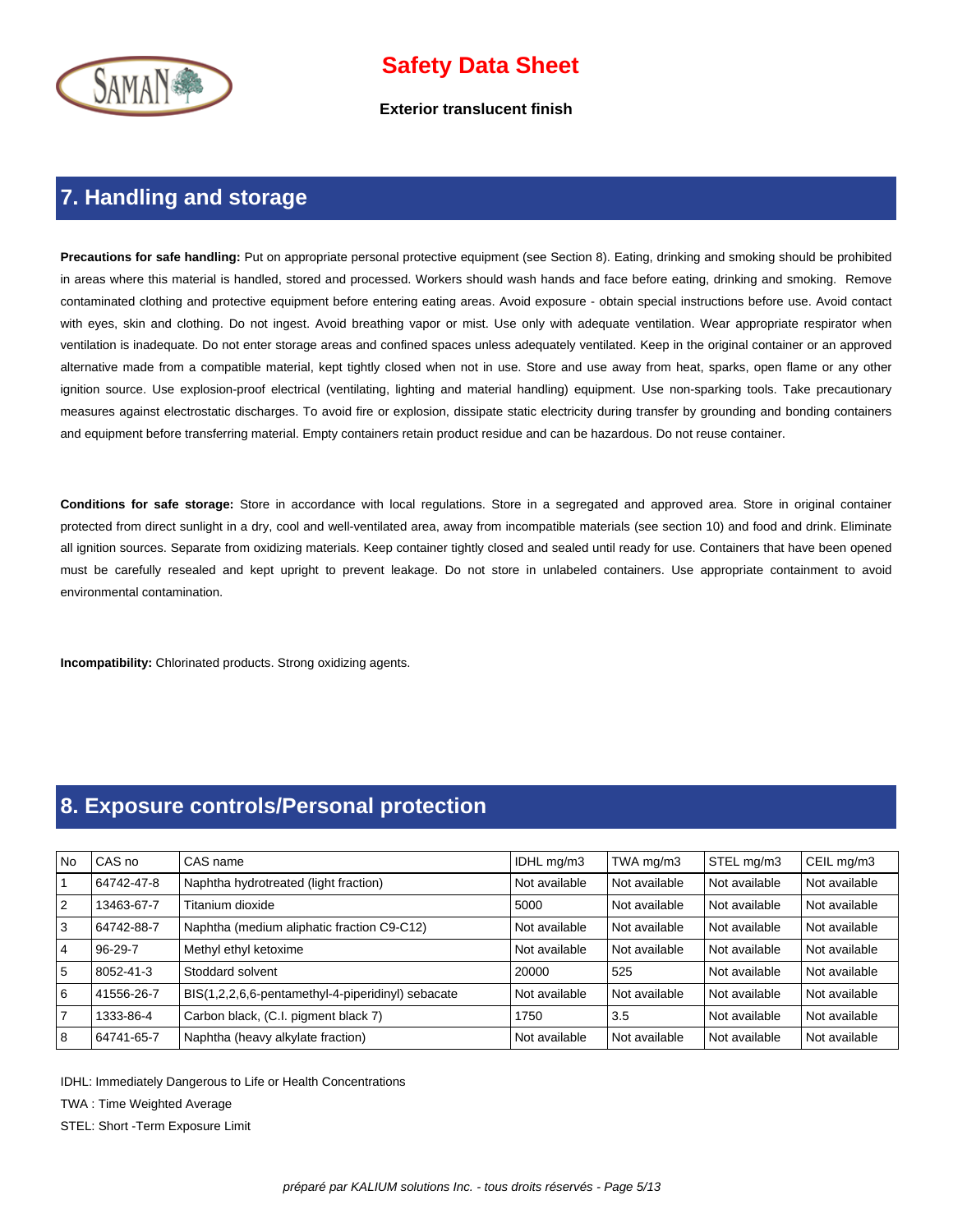

#### **Exterior translucent finish**

CEIL: Ceiling Limit

IPVS = Inmediatamente peligroso para la vida o la salud VEPP = Valor de exposición promedio ponderado VECD = valor de exposición de corta duración VL = valor límite

**Appropriate engineering controls:** Use only with adequate ventilation. Use process enclosures, local exhaust ventilation or other engineering controls to keep worker exposure to airborne contaminants below any recommended or statutory limits. The engineering controls also need to keep gas, vapor or dust concentrations below any lower explosive limits. Use explosion-proof ventilation equipment.

**Individual protection measures:** Wash hands, forearms and face thoroughly after handling chemical products, before eating, smoking and using the lavatory and at the end of the working period. Appropriate techniques should be used to remove potentially contaminated clothing. Wash contaminated clothing before reusing. Ensure that eyewash stations and safety showers are close to the workstation location.

**Eyes:** DO NOT WEAR CONTACT LENSES Wear anti-splash safety goggles.

**Hands:** Chemical-resistant, impervious gloves complying with an approved standard should be worn at all times when handling chemical products if a risk assessment indicates this is necessary. Considering the parameters specified by the glove manufacturer, check during use that the gloves are still retaining their protective properties.

Respiratory: If workers are exposed to concentrations above the exposure limit, they must use appropriate, certified respirators. Use a properly fitted, air-purifying or air-fed respirator complying with an approved standard if a risk assessment indicates this is necessary. Respirator selection must be based on known or anticipated exposure levels, the hazards of the product and the safe working limits of the selected respirator.

**Others:** Wear protective clothing with long sleeves and appropriate safety shoes at all times.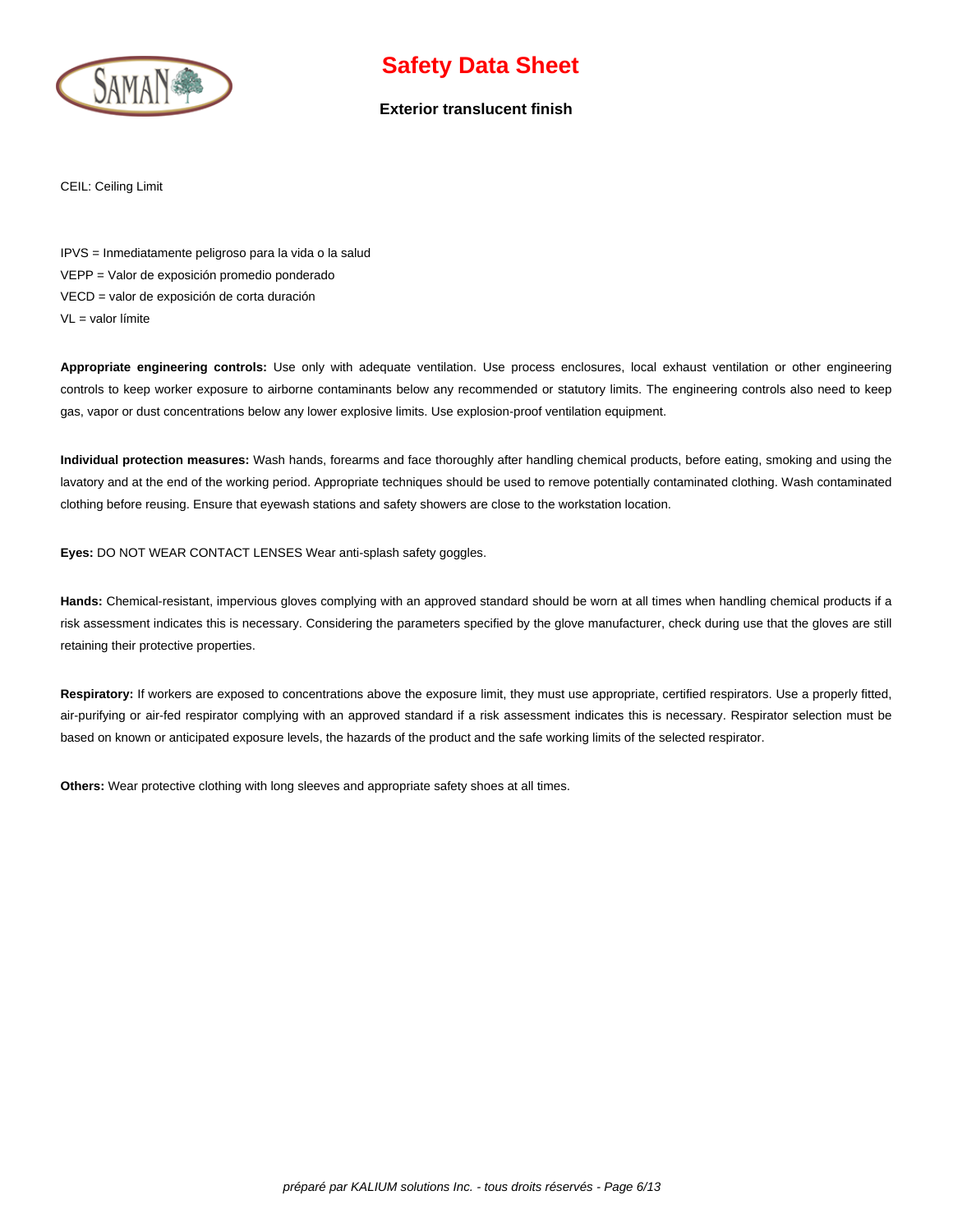

**Exterior translucent finish**

## **9. Physical and chemical properties**

**Physical state:** Liquid **Colour:** Translucent **Odour:** Low odor **Odour threshold:** Not available **pH:** Not applicable **Melting/Freezing point:** -32°C (-25.6°F) **Initial boiling point/boiling range:** 178°C (352.4°F) **Flash point:** 79°C (174.2°F) Close cup **Lower flammable/explosive limit:** 0,6% at 25 °C **Upper flammable/explosive limit:** 7% at 25 °C **Auto-ignition temperature:** 285°C (545°F) **Evaporation rate:** <1 (ether=1) **Vapour pressure:** Not available **Vapour density:** < 1 (air =1) **Relative density:** 0,938 kg/L à 20 °C (water = 1) **Solubility in water:** Insoluble **Partition coefficient - n-octanol/water:** Not available **Decomposition temperature:** Not available Kinematic viscosity: 48 mm<sup>2</sup>/s (à 40 °C)

## **10. Stability and reactivity**

**Reactivity:** Stable under recommended conditions of storage and handling. It reacts strongly with oxidizing materials, to release gas and heat. The product is unstable in pure form.

**Chemical stability:** The product is chemically stable under normal conditions of use.

**Possibility of hazardous reactions:** Danger of explosion when heated. Materials such as rags used with this product may begin to burn by themselves.

**Conditions to avoid:** Keep away from sources of ignition, open flames and sparks, Avoid electrical discharge. Do not pierce or burn, even after use.

**Incompatible materials:** This product can attack certain types of plastic, rubber or coatings.

**Hazardous decomposition products:** Carbon monoxide and dioxide.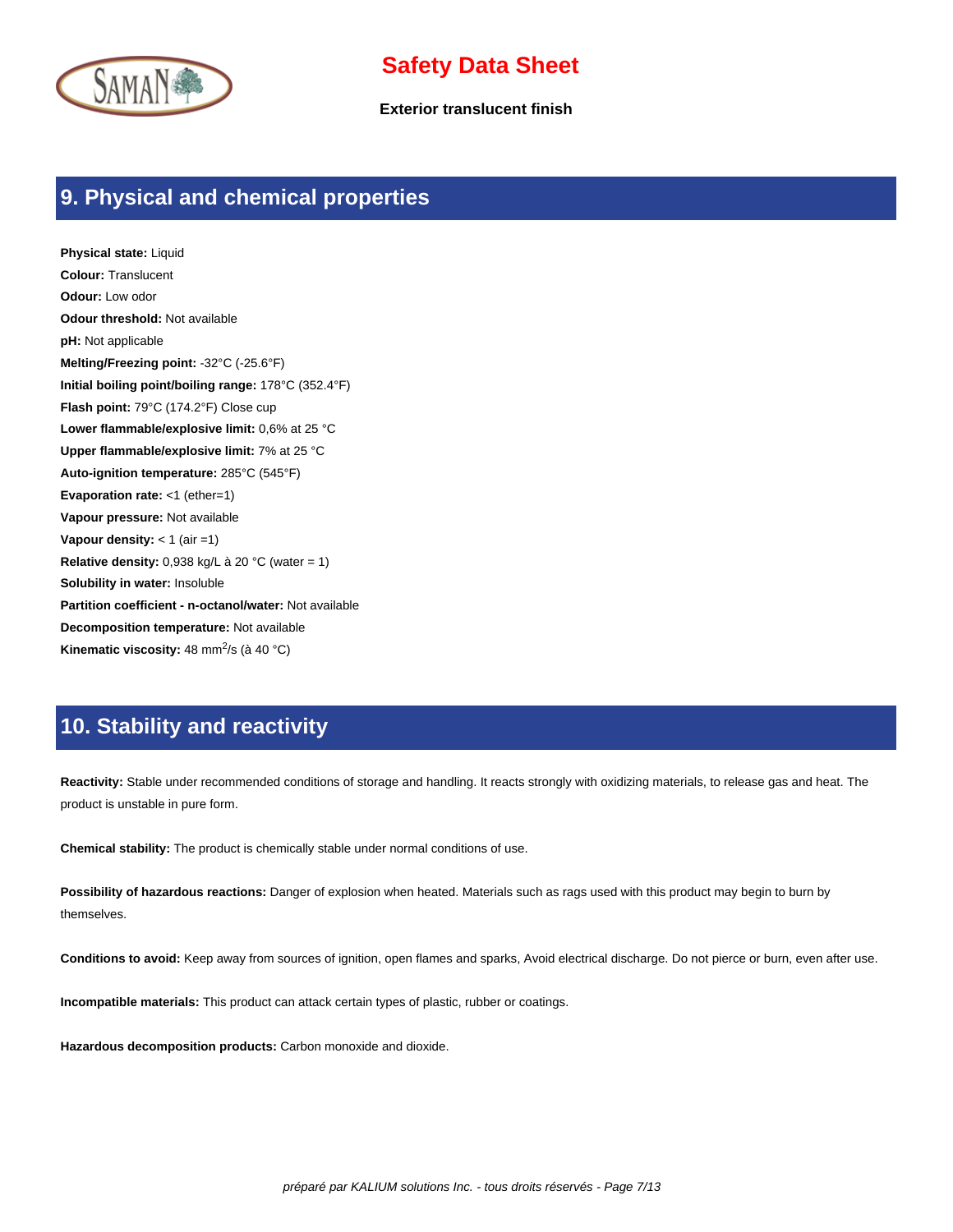

**Exterior translucent finish**

# **11. Toxicological information**

| <b>No</b>      | CAS no        | CAS name                              | $(1)$ LD  | $(2)$ LD   | $(3)$ LD   | $(4)$ LC   | $(5)$ LC   | $(6)$ LC   |
|----------------|---------------|---------------------------------------|-----------|------------|------------|------------|------------|------------|
|                |               |                                       | oral      | skin       | skin       | gases      | vapours    | dusts-mist |
| 1              | 64742-47-8    | Naphtha hydrotreated (light fraction) | >5000     | Not        | >2000      | Not        | >20,00     | >5,00      |
|                |               |                                       |           | available  |            | applicable |            |            |
| 2              | 13463-67-7    | Titanium dioxide                      | 5000      | <b>Not</b> | Not        | Not        | <b>Not</b> | 6.82       |
|                |               |                                       |           | applicable | applicable | applicable | applicable |            |
| 3              | 64742-88-7    | Naphtha (medium aliphatic fraction    | Not       | Not        | Not        | Not        | >20,00     | >5,00      |
|                |               | $C9-C12$                              | available | available  | available  | applicable |            |            |
| 4              | $96 - 29 - 7$ | Methyl ethyl ketoxime                 | 2326      | <b>Not</b> | 1000       | Not        | >20,00     | >5,00      |
|                |               |                                       |           | available  |            | applicable |            |            |
| 5              | 8052-41-3     | Stoddard solvent                      | >5000     | Not        | >3000      | Not        | >20,00     | >5,50      |
|                |               |                                       |           | available  |            | applicable |            |            |
| 6              | 41556-26-7    | BIS(1,2,2,6,6-pentamethyl-4-piperidi  | Not       | Not        | Not        | Not        | >20,00     | >5,00      |
|                |               | nyl) sebacate                         | available | available  | available  | applicable |            |            |
| $\overline{7}$ | 1333-86-4     | Carbon black, (C.I. pigment black 7)  | >8000     | Not        | >3000      | <b>Not</b> | Not        | >5,00      |
|                |               |                                       |           | available  |            | applicable | applicable |            |
| 8              | 64741-65-7    | Naphtha (heavy alkylate fraction)     | Not       | Not        | <b>Not</b> | Not        | >20,00     | >5,00      |
|                |               |                                       | available | available  | available  | applicable |            |            |

(1)  $LD_{50}$  oral mg/kg

(2)  $LD_{50}$  skin mg/kg

(3)  $LD_{50}$  skin mg/kg

(4)  $LC_{50}$  inhalation ppmV 4h gases

(5)  $LC_{50}$  inhalation mg/l 4h vapours

(6)  $LC_{50}$  inhalation mg/l 4h dusts-mist

**Routes of exposure:** This product is absorbed through the respiratory tract, skin and gastrointestinal tract.

**Symptoms:** Skin hypersensitivity. Diarrhea. Cough, breathing pain, eye redness and skin edema.

**Delayed and immediate effects:** May cause skin sensitization. Laxative effect, if ingested in large quantities. May cause irritation of eyes, skin and respiratory tract.

| l No | CAS no     | CAS name                              | <b>IARC</b>     | ACGIH         | <b>Mutagenicity</b>         | Effect on        |
|------|------------|---------------------------------------|-----------------|---------------|-----------------------------|------------------|
|      |            |                                       |                 |               |                             | l reproduction   |
|      | 64742-47-8 | Naphtha hydrotreated (light fraction) | I Not available | Not available | <sup>1</sup> Not available. | l Not available. |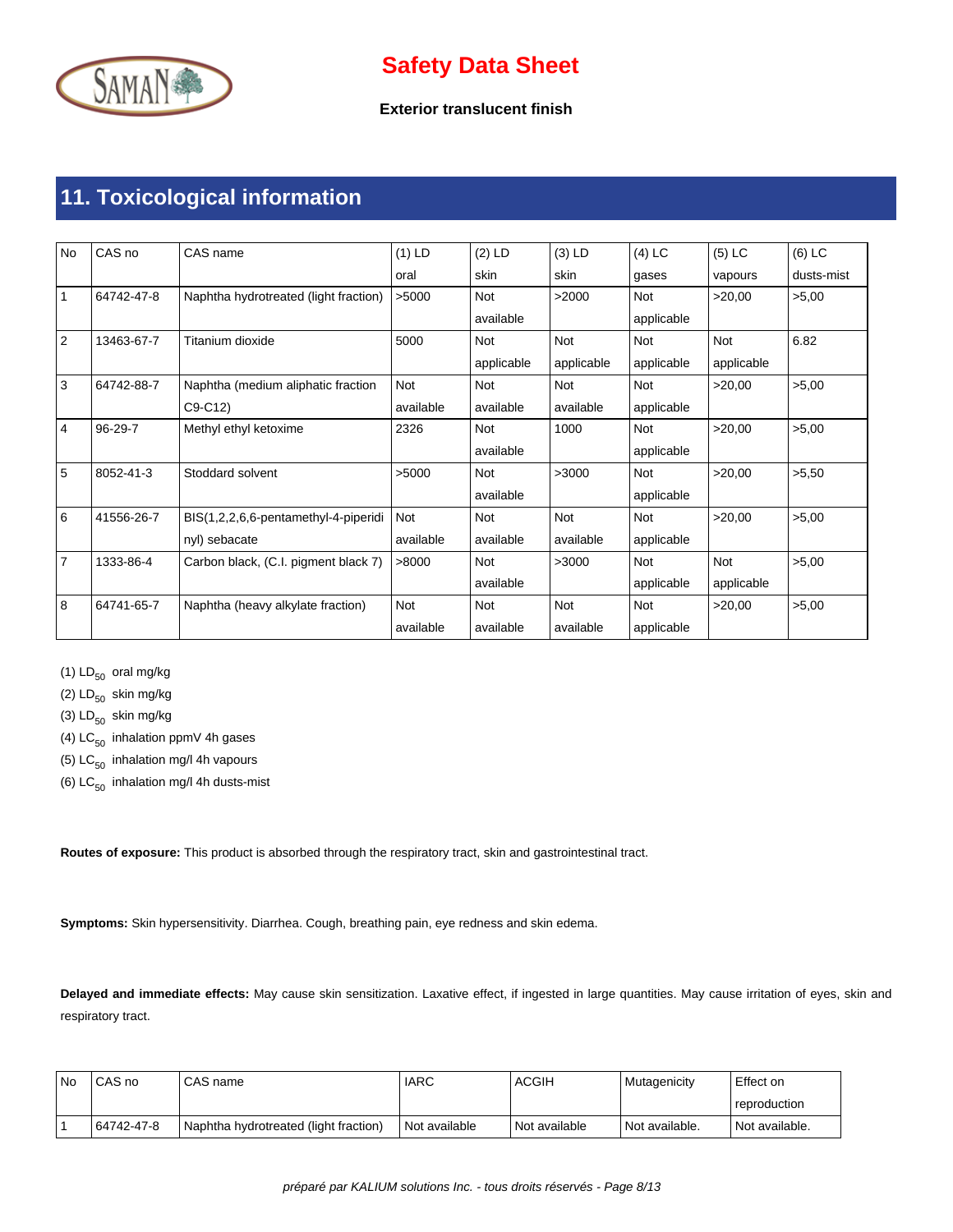

### **Exterior translucent finish**

| $\overline{2}$ | 13463-67-7 | Titanium dioxide                      | 2B            | A3             | No effects shown.  | No effects shown. |
|----------------|------------|---------------------------------------|---------------|----------------|--------------------|-------------------|
| 3              | 64742-88-7 | Naphtha (medium aliphatic fraction    | Not available | Not available  | No effects shown.  | Not available.    |
|                |            | $C9-C12$                              |               |                |                    |                   |
| 4              | 96-29-7    | Methyl ethyl ketoxime                 | 2B            | A3             | Not available.     | Not available.    |
| 5              | 8052-41-3  | Stoddard solvent                      | 3             | A4             | The data do not    | No effects shown. |
|                |            |                                       |               |                | allow for an       |                   |
|                |            |                                       |               |                | adequate           |                   |
|                |            |                                       |               |                | assessment of      |                   |
|                |            |                                       |               |                | mutagenic effects. |                   |
| 6              | 41556-26-7 | BIS(1,2,2,6,6-pentamethyl-4-piperidin | Not available | Not available  | Not available.     | Not available.    |
|                |            | yl) sebacate                          |               |                |                    |                   |
| 7              | 1333-86-4  | Carbon black, (C.I. pigment black 7)  | 2B            | A3             | Mutagenic effects  | Not available.    |
|                |            |                                       |               |                | shown in animals   |                   |
|                |            |                                       |               |                | or suspected in    |                   |
|                |            |                                       |               |                | humans.            |                   |
| 8              | 64741-65-7 | Naphtha (heavy alkylate fraction)     | 2A            | A <sub>2</sub> | No effects shown.  | Not available.    |

### **Cancer classification under IARC (International Agency for Research on Cancer)**

Group 1: carcinogenic to humans.

Group 2A: probably carcinogenic to humans.

Group 2B: possibly carcinogenic to humans.

Group 3: not classifiable as to its carcinogenicity to humans.

Group 4: probably not carcinogenic to humans.

### **Cancer classification under ACGIH (American Conference of Governmental Industrial Hygienists)**

Group A1: confirmed human carcinogen.

Group A2: suspected human carcinogen.

Group A3: confirmed animal carcinogen with unknown relevance to humans.

Group A4: not classifiable as a human carcinogen.

Group A5: not suspected as a human carcinogen.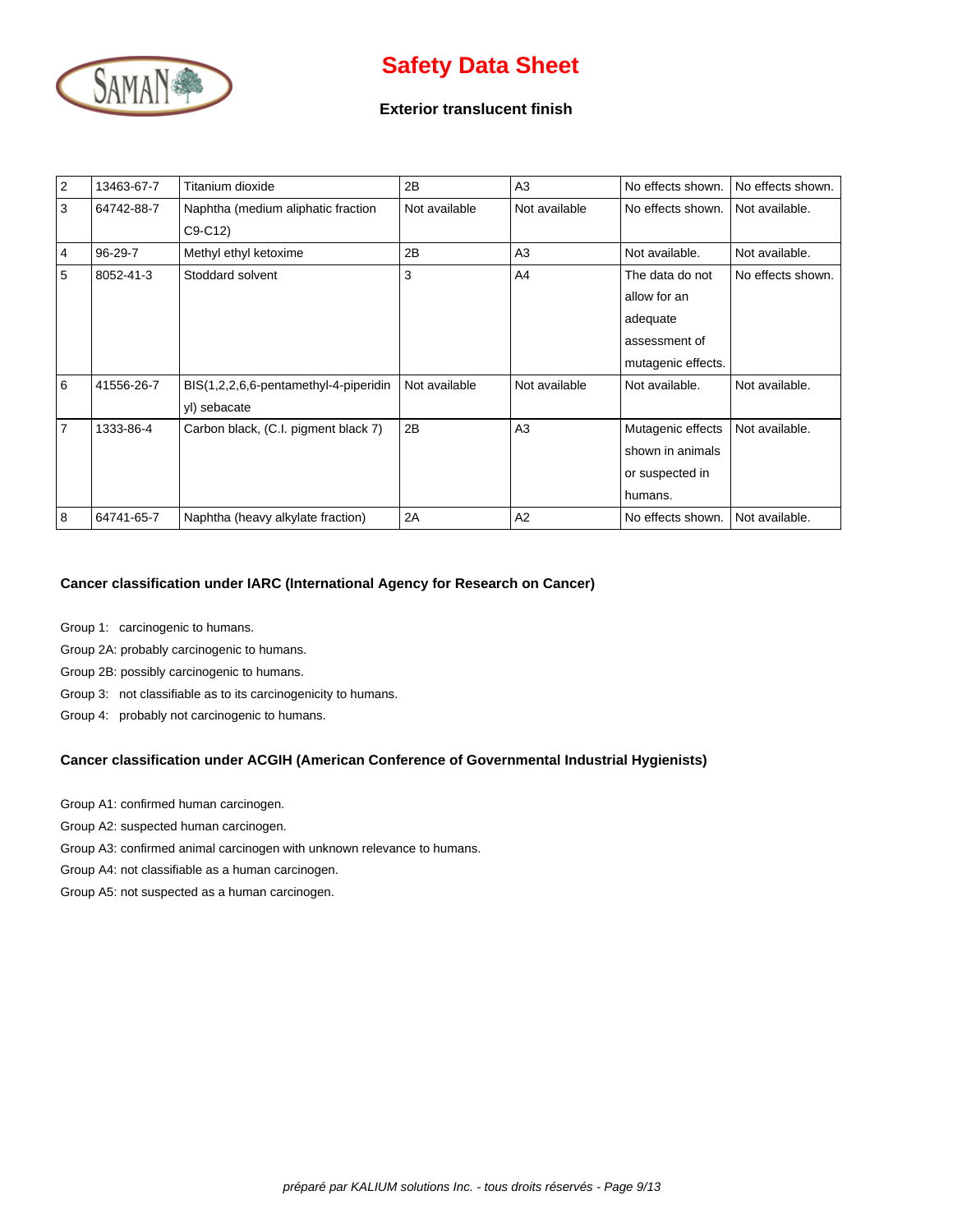

### **Exterior translucent finish**

# **12. Ecological information**

| <b>No</b>      | CAS no        | CAS name                                          | %     | Persistant | Bio-accumulation | Aquatic     |
|----------------|---------------|---------------------------------------------------|-------|------------|------------------|-------------|
|                |               |                                                   |       |            |                  | ecotoxicity |
|                | 64742-47-8    | Naphtha hydrotreated (light fraction)             | 14.93 | <b>No</b>  | Yes              | Yes         |
| 2              | 13463-67-7    | Titanium dioxide                                  | 2.88  | Yes        | <b>No</b>        | No.         |
| 3              | 64742-88-7    | Naphtha (medium aliphatic fraction C9-C12)        | 1.20  | No         | Yes              | Yes         |
| $\overline{4}$ | $96 - 29 - 7$ | Methyl ethyl ketoxime                             | 0.67  | Yes        | No               | <b>No</b>   |
| 5              | 8052-41-3     | Stoddard solvent                                  | 0.31  | No         | Yes              | Yes         |
| l 6            | 1333-86-4     | Carbon black, (C.I. pigment black 7)              | 0.30  | Yes        | <b>No</b>        | <b>No</b>   |
| $\overline{7}$ | 41556-26-7    | BIS(1,2,2,6,6-pentamethyl-4-piperidinyl) sebacate | 0.30  | Yes        | Yes              | Yes         |
| 8              | 64741-65-7    | Naphtha (heavy alkylate fraction)                 | 0.15  | No         | <b>No</b>        | Yes         |

| <b>No</b>      | CAS no        | CAS name                                          | $\%$  | Ecotoxicity for   | Ecotoxicity for   | Environnemental   |
|----------------|---------------|---------------------------------------------------|-------|-------------------|-------------------|-------------------|
|                |               |                                                   |       | aquatic           | aquatic           | effects           |
|                |               |                                                   |       | organisims-Short  | organisims-Long   |                   |
|                |               |                                                   |       | term              | term              |                   |
| $\mathbf{1}$   | 64742-47-8    | Naphtha hydrotreated (light fraction)             | 14.93 | No known          | No known          | No known          |
|                |               |                                                   |       | adverse effect to | adverse effect to | adverse effect to |
|                |               |                                                   |       | aquatic life.     | aquatic life.     | the environment.  |
| $\overline{2}$ | 13463-67-7    | Titanium dioxide                                  | 2.88  | No known          | No known          | No known          |
|                |               |                                                   |       | adverse effect to | adverse effect to | adverse effect to |
|                |               |                                                   |       | aquatic life.     | aquatic life.     | the environment.  |
| 3              | 64742-88-7    | Naphtha (medium aliphatic fraction C9-C12)        | 1.20  | No known          | No known          | No known          |
|                |               |                                                   |       | adverse effect to | adverse effect to | adverse effect to |
|                |               |                                                   |       | aquatic life.     | aquatic life.     | the environment.  |
| $\overline{4}$ | $96 - 29 - 7$ | Methyl ethyl ketoxime                             | 0.67  | No known          | No known          | No known          |
|                |               |                                                   |       | adverse effect to | adverse effect to | adverse effect to |
|                |               |                                                   |       | aquatic life.     | aquatic life.     | the environment.  |
| 5              | 8052-41-3     | Stoddard solvent                                  | 0.31  | No known          | No known          | No known          |
|                |               |                                                   |       | adverse effect to | adverse effect to | adverse effect to |
|                |               |                                                   |       | aquatic life.     | aquatic life.     | the environment.  |
| 6              | 41556-26-7    | BIS(1,2,2,6,6-pentamethyl-4-piperidinyl) sebacate | 0.30  | Very toxic to     | Very toxic to     | No known          |
|                |               |                                                   |       | aquatic life.     | aquatic life with | adverse effect to |
|                |               |                                                   |       |                   | long lasting      | the environment.  |
|                |               |                                                   |       |                   | effects.          |                   |
| $\overline{7}$ | 1333-86-4     | Carbon black, (C.I. pigment black 7)              | 0.30  | No known          | No known          | No known          |
|                |               |                                                   |       | adverse effect to | adverse effect to | adverse effect to |
|                |               |                                                   |       | aquatic life.     | aquatic life.     | the environment.  |
| 8              | 64741-65-7    | Naphtha (heavy alkylate fraction)                 | 0.15  | No known          | No known          | No known          |
|                |               |                                                   |       | adverse effect to | adverse effect to | adverse effect to |
|                |               |                                                   |       | aquatic life.     | aquatic life.     | the environment.  |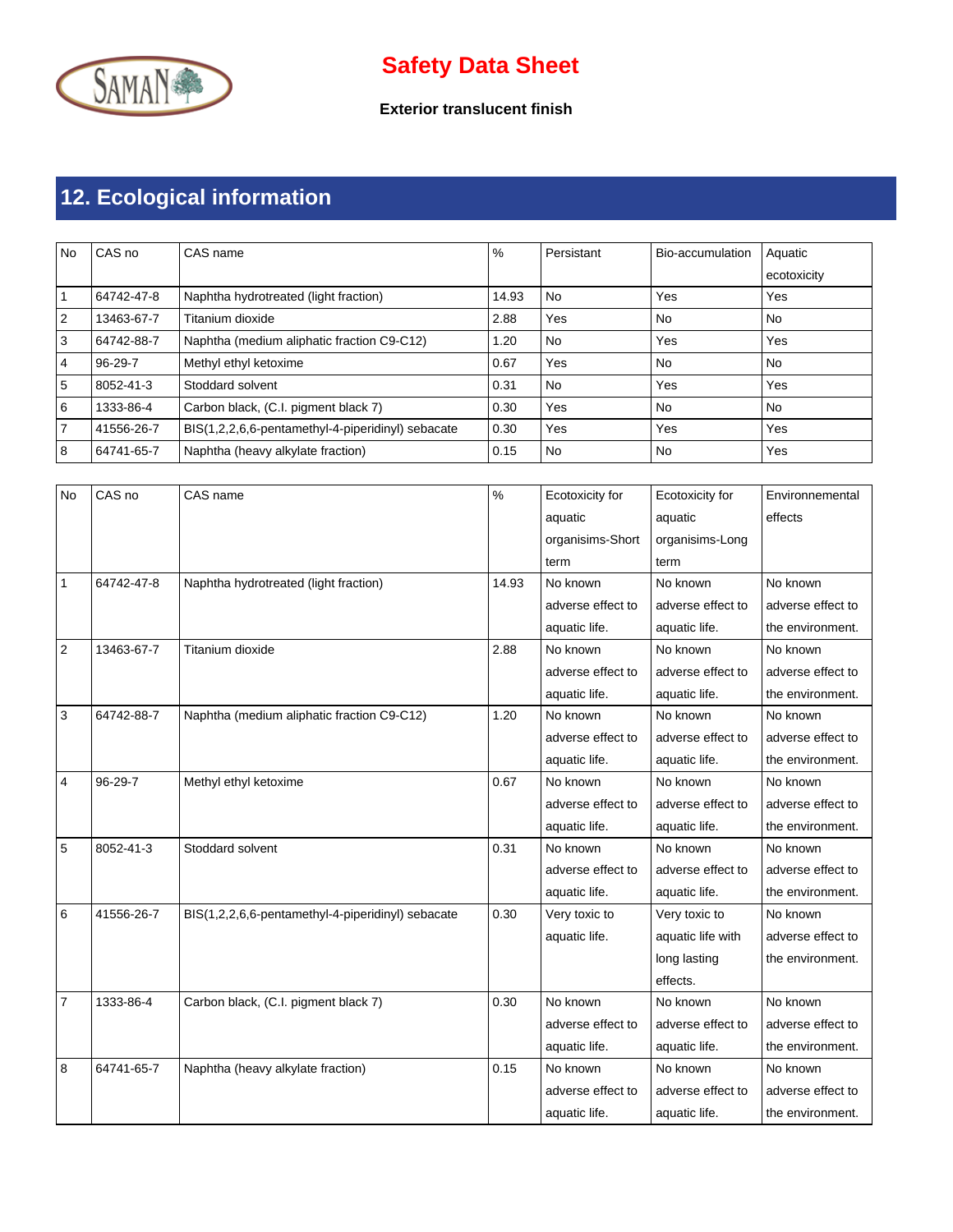

**Exterior translucent finish**

## **13. Disposal considerations**

**Methods of disposal:** The generation of waste should be avoided or minimized wherever possible. Dispose of surplus and non-recyclable products via a licensed waste disposal contractor. Disposal of this product, solutions and any by-products should at all times comply with the requirements of environmental protection and waste disposal legislation and any regional local authority requirements. Empty containers or liners may retain some product residues. Vapor from product residues may create a highly flammable or explosive atmosphere inside the container. Do not cut, weld or grind used containers unless they have been cleaned thoroughly internally.

## **14. Transport information**

|                            | <b>TDG</b> | l dot | <b>IMDG</b> | <b>I</b> IATA |
|----------------------------|------------|-------|-------------|---------------|
| UN number                  |            |       |             |               |
| Proper shipping name       |            |       |             |               |
| Transport hazard class(es) |            |       |             |               |
| Packing group              |            |       |             |               |

#### **Other information**

**Marine pollutant:** No

**IMDG:** Not applicable

**Exemption for limited quantity:** Not applicable

**Special precautions:** Not applicable

**Others exemptions:** Not applicable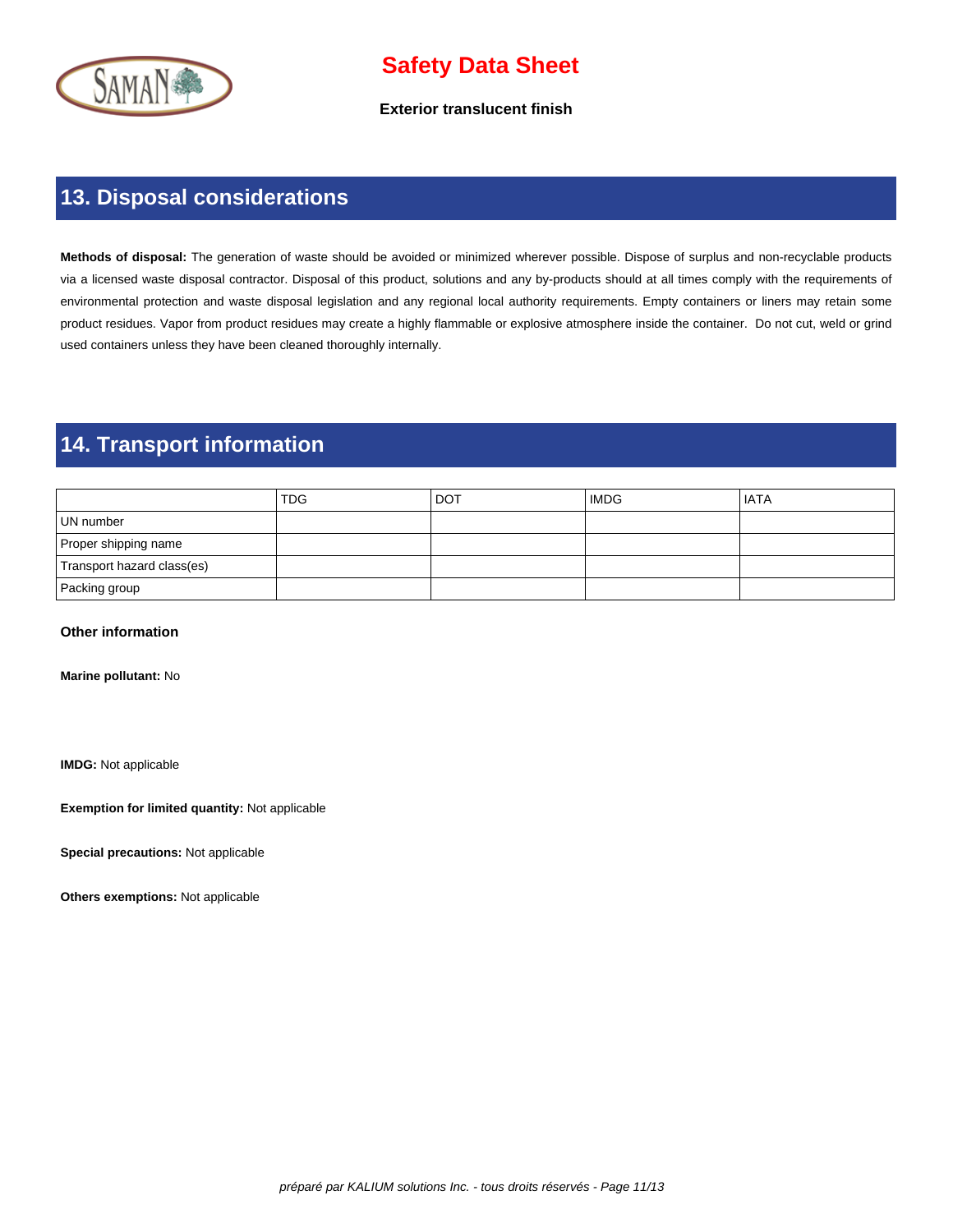

### **Exterior translucent finish**

# **15. Regulatory information**

#### **Canada**

| No | CAS           | CAS name                                          | %            | <b>DSL</b> | <b>NSL</b> | <b>NPRI</b> |
|----|---------------|---------------------------------------------------|--------------|------------|------------|-------------|
|    | 64741-65-7    | Naphtha (heavy alkylate fraction)                 | 0.15         | х          |            | $\lambda$   |
| 2  | 41556-26-7    | BIS(1,2,2,6,6-pentamethyl-4-piperidinyl) sebacate | 0.30         | х          |            |             |
| 3  | 1333-86-4     | Carbon black, (C.I. pigment black 7)              | 0.30         | х          |            |             |
| 4  | 8052-41-3     | Stoddard solvent                                  | $\vert 0.31$ | X          |            |             |
| 5  | $96 - 29 - 7$ | Methyl ethyl ketoxime                             | 0.67         | X          |            |             |
| 6  | 64742-88-7    | Naphtha (medium aliphatic fraction C9-C12)        | 1.20         | X          |            |             |
|    | 13463-67-7    | Titanium dioxide                                  | 2.88         | х          |            |             |
| 8  | 64742-47-8    | Naphtha hydrotreated (light fraction)             | 14.93        | X          |            |             |

### **United-States**

| No  | No CAS     | Nom CAS                                           | %     | <b>TSCA</b> | PROP-65 | Right to Know |
|-----|------------|---------------------------------------------------|-------|-------------|---------|---------------|
|     | 64741-65-7 | Naphtha (heavy alkylate fraction)                 | 0.15  | Х           |         |               |
| 2   | 41556-26-7 | BIS(1,2,2,6,6-pentamethyl-4-piperidinyl) sebacate | 0.30  | X           |         |               |
| 3   | 1333-86-4  | Carbon black, (C.I. pigment black 7)              | 0.30  | X           |         |               |
| 4   | 8052-41-3  | Stoddard solvent                                  | 0.31  | X           |         |               |
| . 5 | 96-29-7    | Methyl ethyl ketoxime                             | 0.67  | X           |         |               |
| 6   | 64742-88-7 | Naphtha (medium aliphatic fraction C9-C12)        | 1.20  | X           |         |               |
|     | 13463-67-7 | Titanium dioxide                                  | 2.88  | X           |         |               |
| 8   | 64742-47-8 | Naphtha hydrotreated (light fraction)             | 14.93 | X           |         |               |

All ingredients are listed on the EINECS or in compliance with the inventory.

The customer is responsible for determining the PPE (personal protection equipment) code for this material.

The classification of the product and the SDS were developped in accordance with HPR.